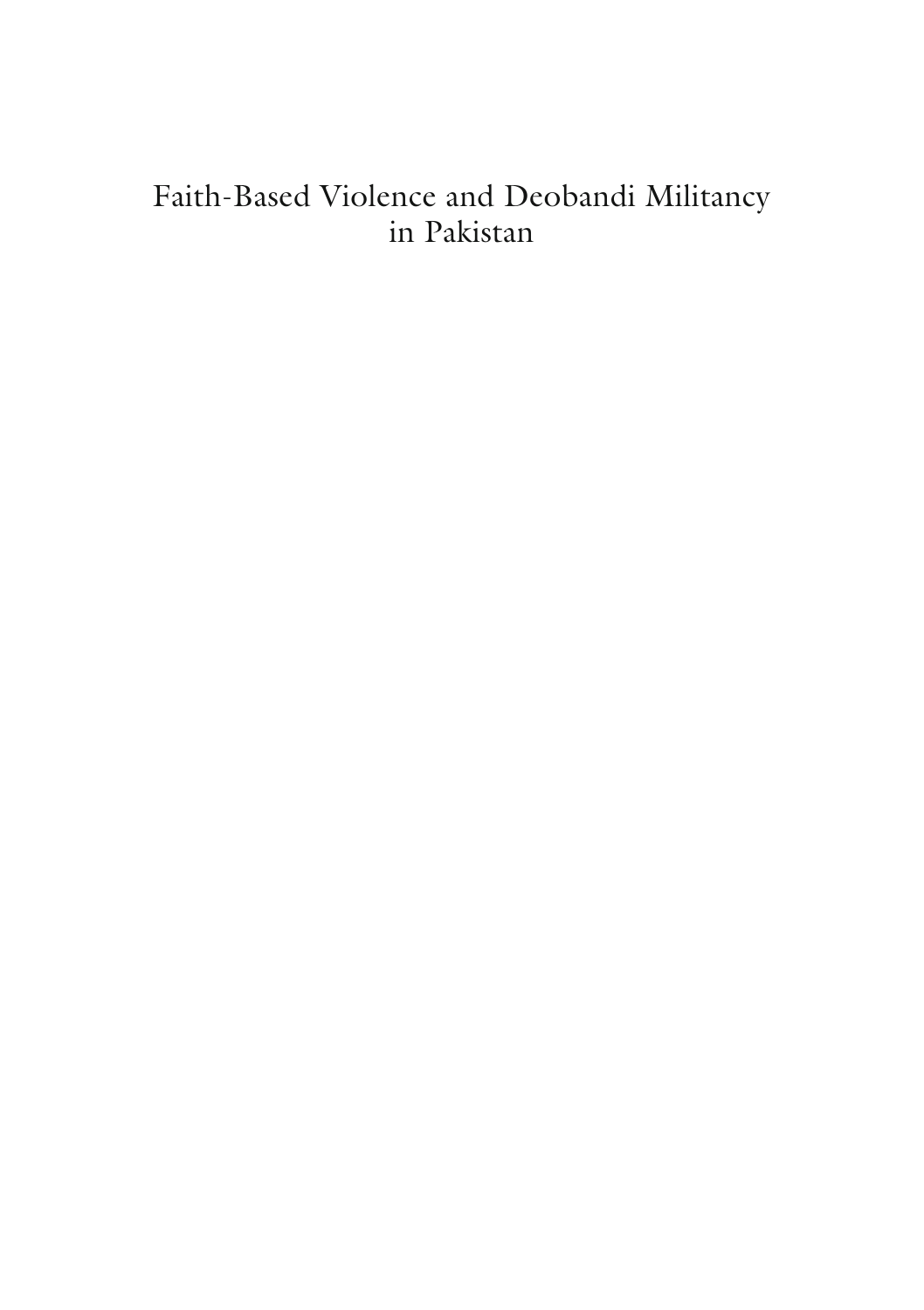Jawad Syed• Edwina Pio• Tahir Kamran• Abbas Zaidi Editors

# Faith-Based Violence and Deobandi Militancy in Pakistan

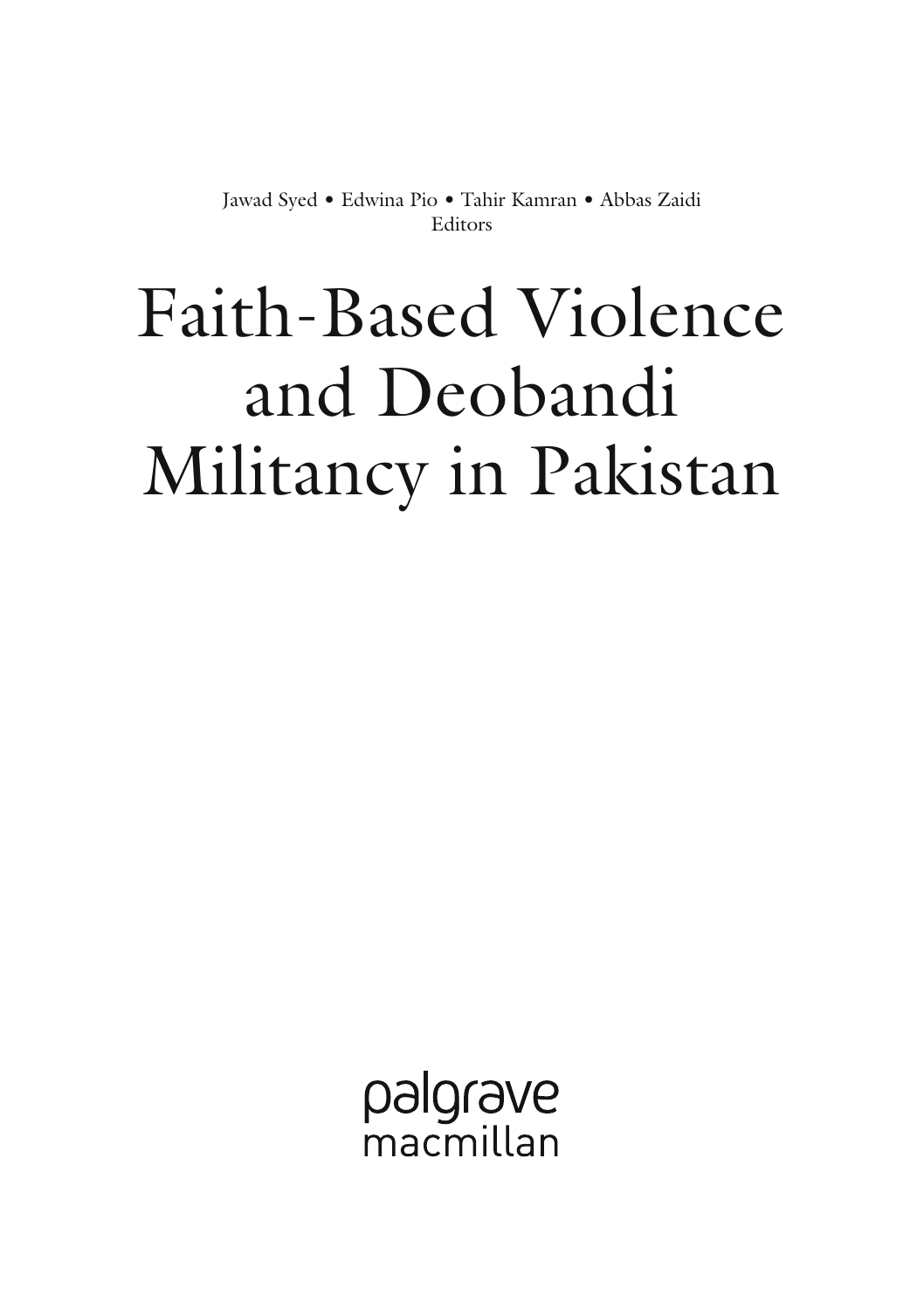*Editors*  Jawad Syed University of Huddersfield Huddersfield United Kingdom

Tahir Kamran Government College University Lahore, Pakistan

Edwina Pio Auckland University of Technology Auckland, New Zealand

Abbas Zaidi School of the Arts & Media University of New South Wales Australia

#### ISBN 978-1-349-94965-6 ISBN 978-1-349-94966-3 (eBook) DOI 10.1057/978-1-349-94966-3

Library of Congress Control Number: 2016951736

© The Editor(s) (if applicable) and The Author(s) 2016

The author(s) has/have asserted their right(s) to be identified as the author(s) of this work in accordance with the Copyright, Designs and Patents Act 1988.

This work is subject to copyright. All rights are solely and exclusively licensed by the Publisher, whether the whole or part of the material is concerned, specifically the rights of translation, reprinting, reuse of illustrations, recitation, broadcasting, reproduction on microfilms or in any other physical way, and transmission or information storage and retrieval, electronic adaptation, computer software, or by similar or dissimilar methodology now known or hereafter developed.

The use of general descriptive names, registered names, trademarks, service marks, etc. in this publication does not imply, even in the absence of a specific statement, that such names are exempt from the relevant protective laws and regulations and therefore free for general use. The publisher, the authors and the editors are safe to assume that the advice and information in this book are believed to be true and accurate at the date of publication. Neither the publisher nor the authors or the editors give a warranty, express or implied, with respect to the material contained herein or for any errors or omissions that may have been made.

Cover illustration: © Godong / Alamy Stock Photo

Printed on acid-free paper

This Palgrave imprint is published by Springer Nature The registered company is Macmillan Publishers Ltd. London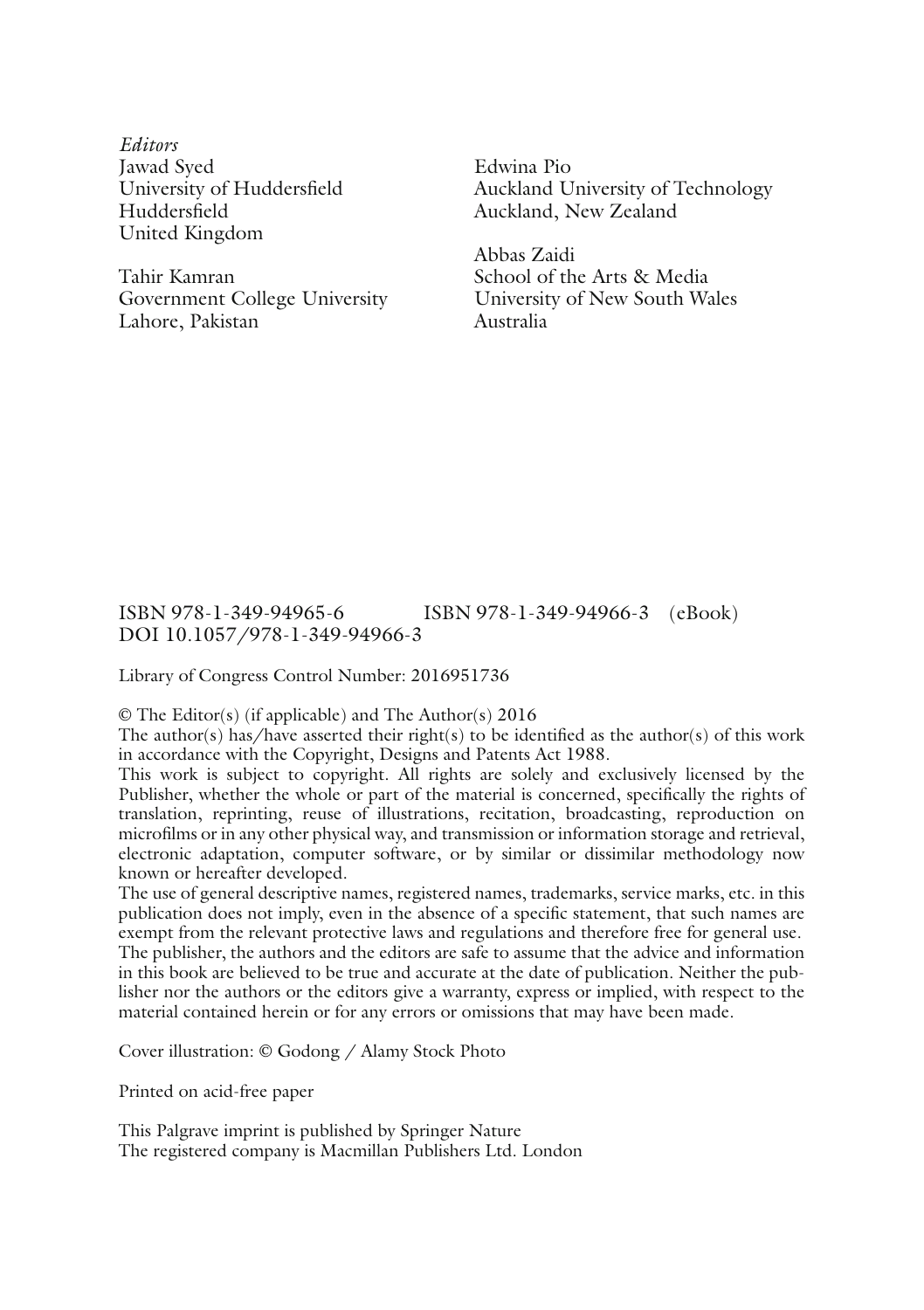*This book is dedicated to more than 60,000 Pakistani civilians and security personnel of diverse faiths, sects and ethnicities who lost their lives at the hands of takfiri jihadist militants. They shall grow not old, as we that are left grow old: Age shall not weary them, nor the years condemn. At the going down of the sun and in the morning, We will remember them*  (Taken from Laurence Binyon's poem, "For the Fallen", first published in The Times in September 1914)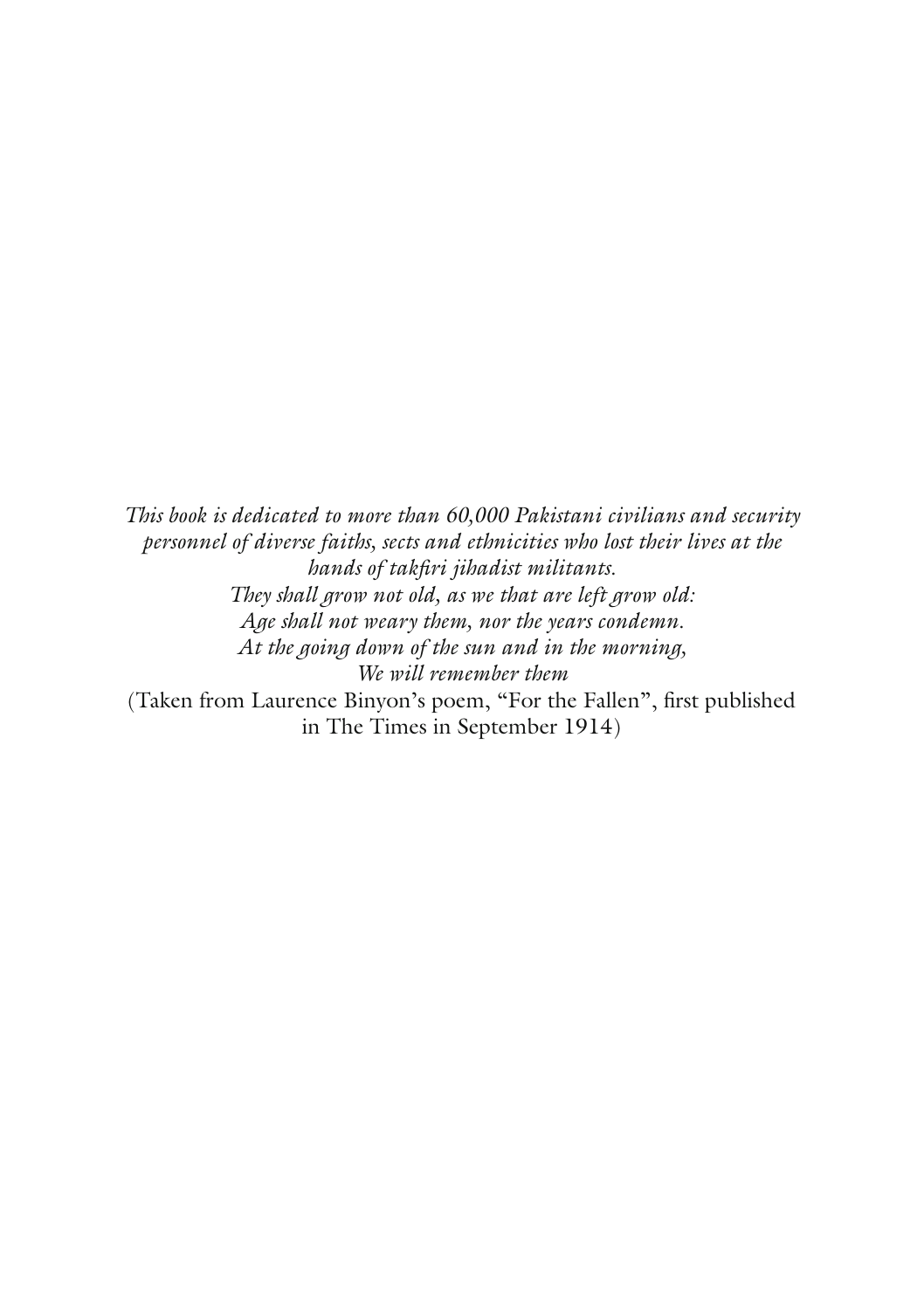#### **ENDORSEMENTS**

"This is a most timely volume which provides historical depth and nuance to the understanding of Islamic militancy and violence in Pakistan. Such an awareness is often lacking in contemporary analyses. The empirical data provided in a series of incisive and insightful chapters enables an informed account to emerge of the causes and consequences of the growing influence of Deobandi Islam within the country and its transnational linkages. The volume enables the reader to grasp the complex factors which reduce the space for pluralism, despite inherited traditions of tolerance. The book is a must read for everyone seeking to understand contemporary Pakistan and to assess its future trajectory." *Professor Ian Talbot, University of Southampton, UK*

"This book is a landmark in scholarship on Islam, Pakistan and militancy. It will provide necessary insights into the genesis of violence in the name of religion and sect which scholars, ordinary readers and decision-makers can use to understand why Pakistan's name is often in the headlines for the wrong reasons."

*Professor Tariq Rahman, HEC Distinguished National Professor, Dean, School of Liberal Arts and Social Sciences, Beaconhouse National University, Lahore, Pakistan*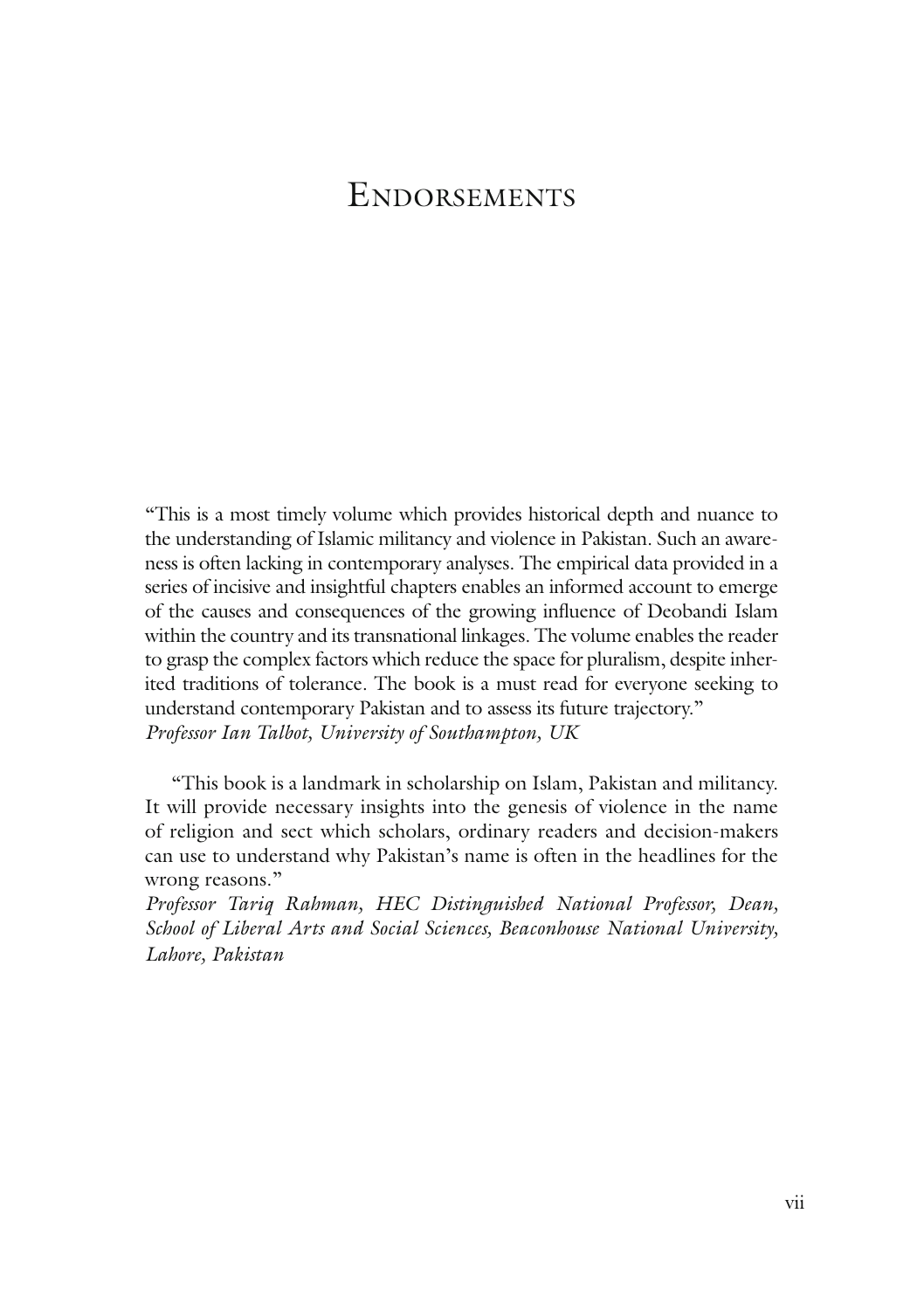#### ACKNOWLEDGEMENTS

The editors thank the University of Huddersfield and the Interfaith Unity for Tolerance for their generous support of this project. The editors also thank the anonymous reviewers for providing critical and constructive comments on various chapters. Special thanks are due to a worthy reviewer whose contribution is no less than an editor but who chooses to remain anonymous for personal reasons. The editors also wish to thank Palgrave Macmillan, the commissioning editor and her team for their support at various stages of this book—right from its conception to the end product in your hands.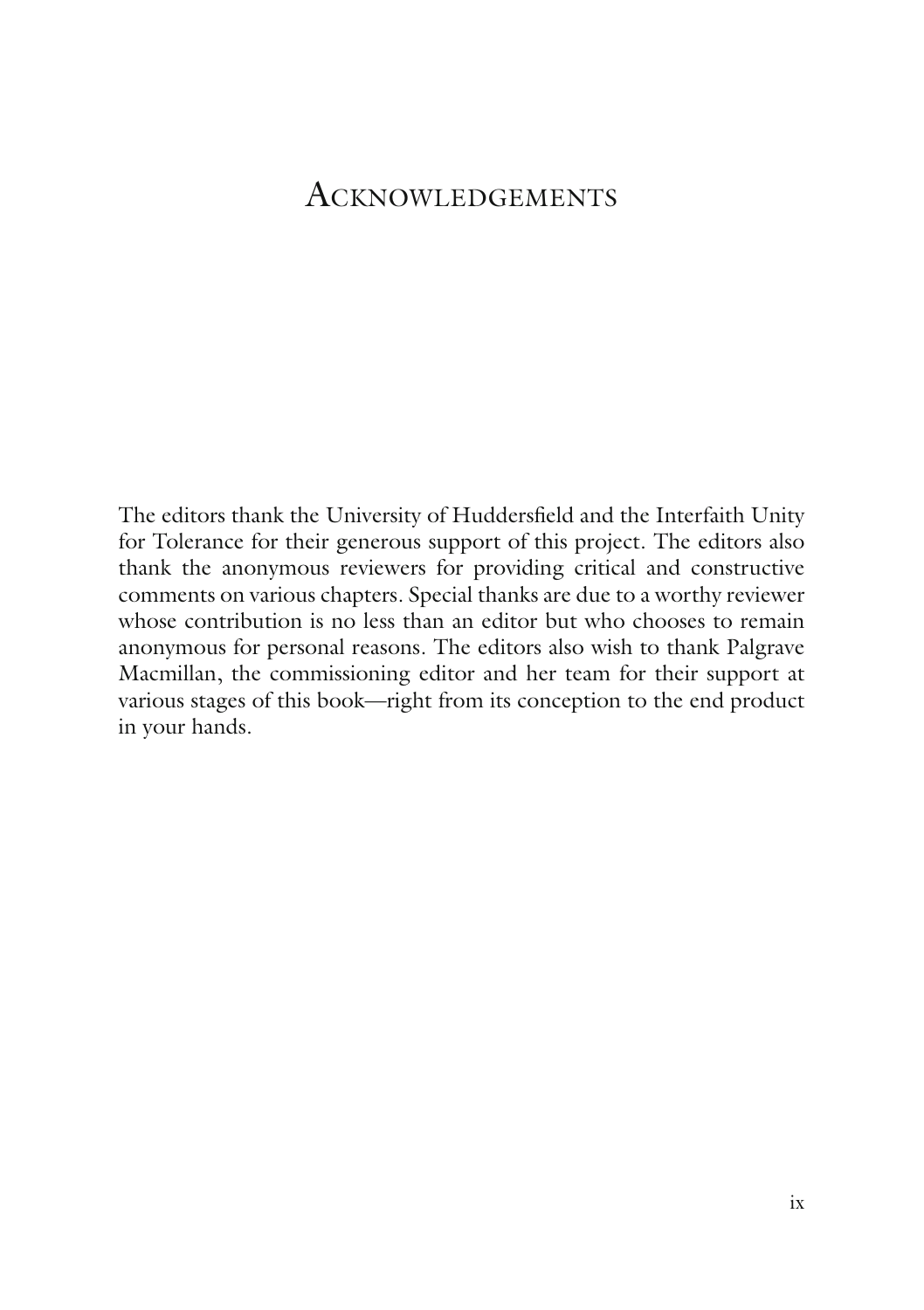## **CONTENTS**

| 1                       | Introduction: An Alternative Discourse on<br><b>Religious Militancy</b><br>Jawad Syed                                                   | 1   |
|-------------------------|-----------------------------------------------------------------------------------------------------------------------------------------|-----|
| $\mathfrak{D}$          | Could Pakistan Have Remained Pluralistic?<br>Pervez Hoodbhoy                                                                            | 35  |
| 3                       | The Genesis, Evolution and Impact of<br>"Deobandi" Islam on the Punjab: An Overview<br>Tahir Kamran                                     | 65  |
| $\overline{\mathbf{4}}$ | <b>Covering Faith-Based Violence: Structure</b><br>and Semantics of News Reporting in Pakistan<br>Abhas Zaidi                           | 93  |
| 5                       | Historical Roots of the Deobandi Version of<br>Jihadism and Its Implications for Violence in<br>Today's Pakistan<br>Arshi Saleem Hashmi | 133 |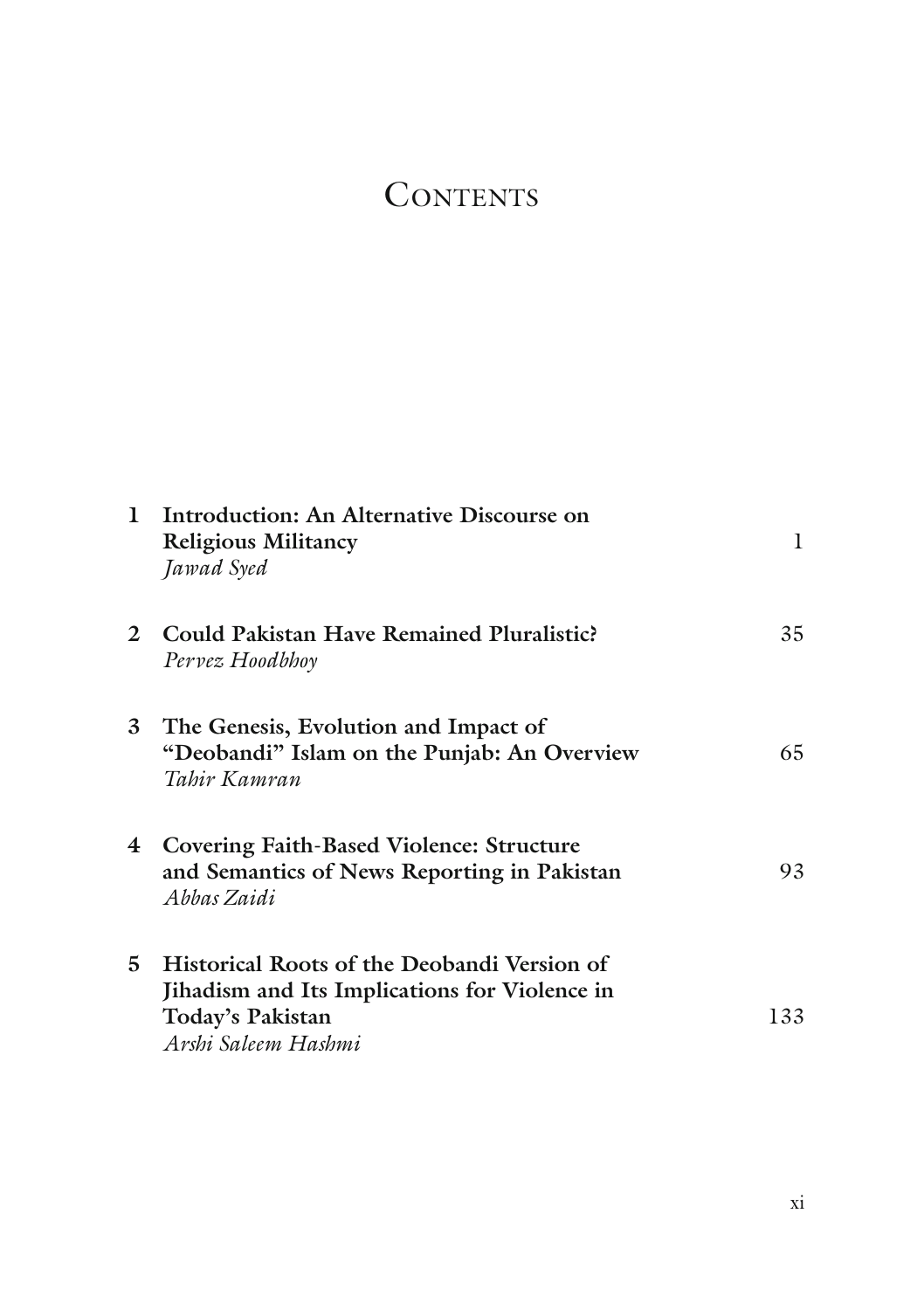| 6  | <b>Experiences of Female Victims of Faith-Based</b><br><b>Violence in Pakistan</b><br>Faiza Ali                                                                 | 163 |
|----|-----------------------------------------------------------------------------------------------------------------------------------------------------------------|-----|
| 7. | Marked by the Cross: The Persecution of<br><b>Christians in Pakistan</b><br>Edwina Pio and Jawad Syed                                                           | 187 |
| 8  | Pakistan: A Conducive Setting for Islamist<br>Violence Against Ahmadis<br>Fatima Z. Rahman                                                                      | 209 |
| 9  | Barelvi Militancy in Pakistan and Salmaan<br><b>Taseer's Murder</b><br>Jawad Syed                                                                               | 231 |
|    | 10 The Shias of Pakistan: Mapping an<br><b>Altruistic Genocide</b><br>Abbas Zaidi                                                                               | 273 |
|    | 11 The Intra-Sunni Conflicts in Pakistan<br>Zulgarnain Sewag                                                                                                    | 313 |
|    | 12 Genealogical Sociology of Sectarianism:<br>A Case Study of Sipah-e-Sahaba Pakistan<br>Tahir Kamran                                                           | 345 |
| 13 | Islamization and Barelvis in Pakistan<br>Thomas K. Gugler                                                                                                       | 369 |
|    | 14 Fighting the Takfiris: Building an Inclusive<br>American Muslim Community by Countering<br>Anti-Shia Rhetoric in the USA<br>Raza Mir and Mohammad Ali Naquvi | 399 |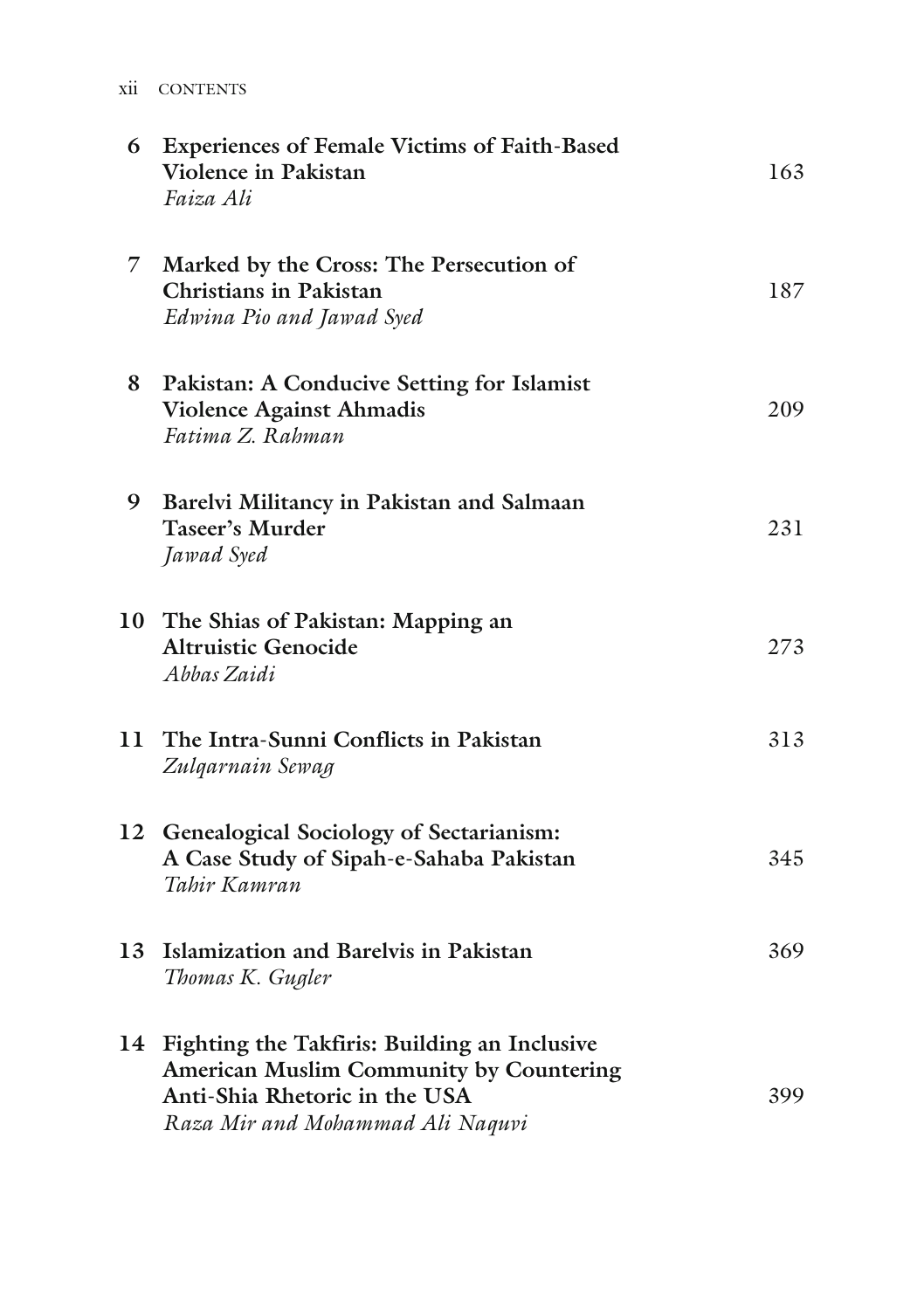|       | 15 The "Othering" of the Ahmadiyya Community<br>in Bangladesh<br>Humayun Kabir                   | 423  |
|-------|--------------------------------------------------------------------------------------------------|------|
| 16    | Hidden in Plain Sight: Deobandis, Islamism<br>and British Multiculturalism Policy<br>Sam Westrop | 453  |
|       | 17 Violence and the Deobandi Movement<br>Liyakat Takim                                           | 481  |
|       | 18 Pakistan's Counterterrorism Strategy:<br><b>A Critical Overview</b><br>Naeem Ahmed            | 505. |
| Index |                                                                                                  | 531  |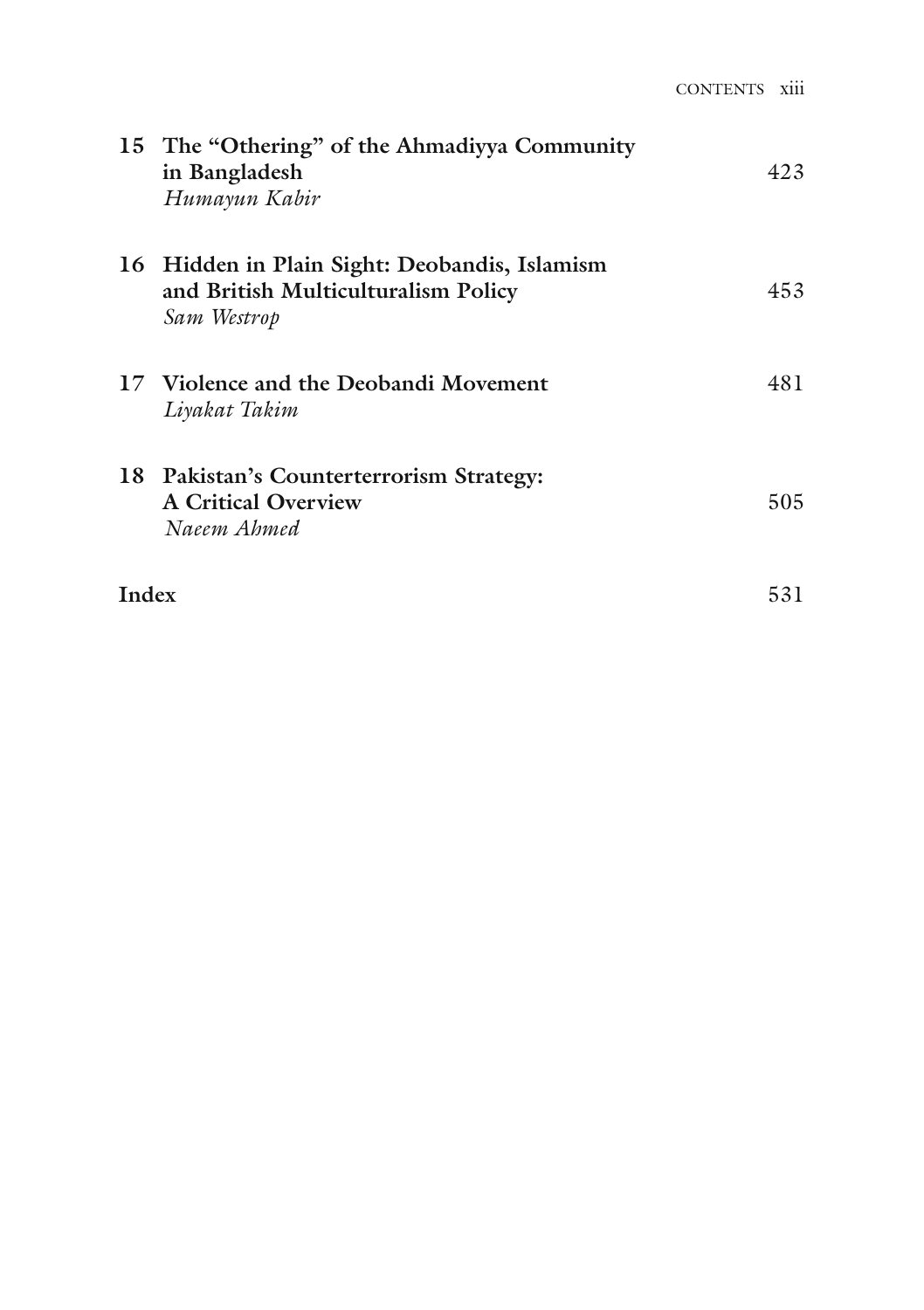### EDITORS' AND CONTRIBUTORS' BIOGRAPHIES

#### EDITORS' BIOGRAPHIES

*Tahir Kamran* is Professor and Head of the Department of History at Government College University Lahore, Pakistan. During 2013–2015 he was the Iqbal Fellow at the University of Cambridge, UK, as a professor in the Centre of South Asian Studies. He has authored four books and has written several articles specifically on the history of the Punjab, sectarianism, democracy and governance.

*Edwina Pio* is New Zealand's first Professor of Diversity and a Fulbright alumnus. She works at the Faculty of Business and Law of Auckland University of Technology, New Zealand, and is Visiting Professor at Boston College, Massachusetts, USA. She is a co-director of the Global Centre for Equality and Human rights (GCEHR). She seeks to change the parameters of diversity initiatives, specifically with respect to ethnicity, gender and religion. She has numerous publications in journals and books, including *Sari: Indian Women at Work in New Zealand* (inaugurated by John Key, Prime Minister of New Zealand) and *Work & Worship*.

*Jawad Syed* is Professor of Organisational Behaviour and Diversity Management at the University of Huddersfield, UK. His main academic interests are gender, race and diversity in organizations, international human resource management, business ethics and organizational knowledge. He is the founder and co-director of the Global Centre for Equality and Human Rights (GCEHR). He is also a programme chair of the Gender, Race and Diversity in Organisations strategic interest group of the European Academy of Management. He has co-edited the following books: *Managing Cultural Diversity in Asia: A Research Companion* (2010), *Managing Gender Diversity in Asia: A Research Companion* (2010), *Human Resource Management in a Global Context: A Critical Approach* (Palgrave Macmillan, 2012) and *Managing Diversity and Inclusion: An International Perspective* (2015).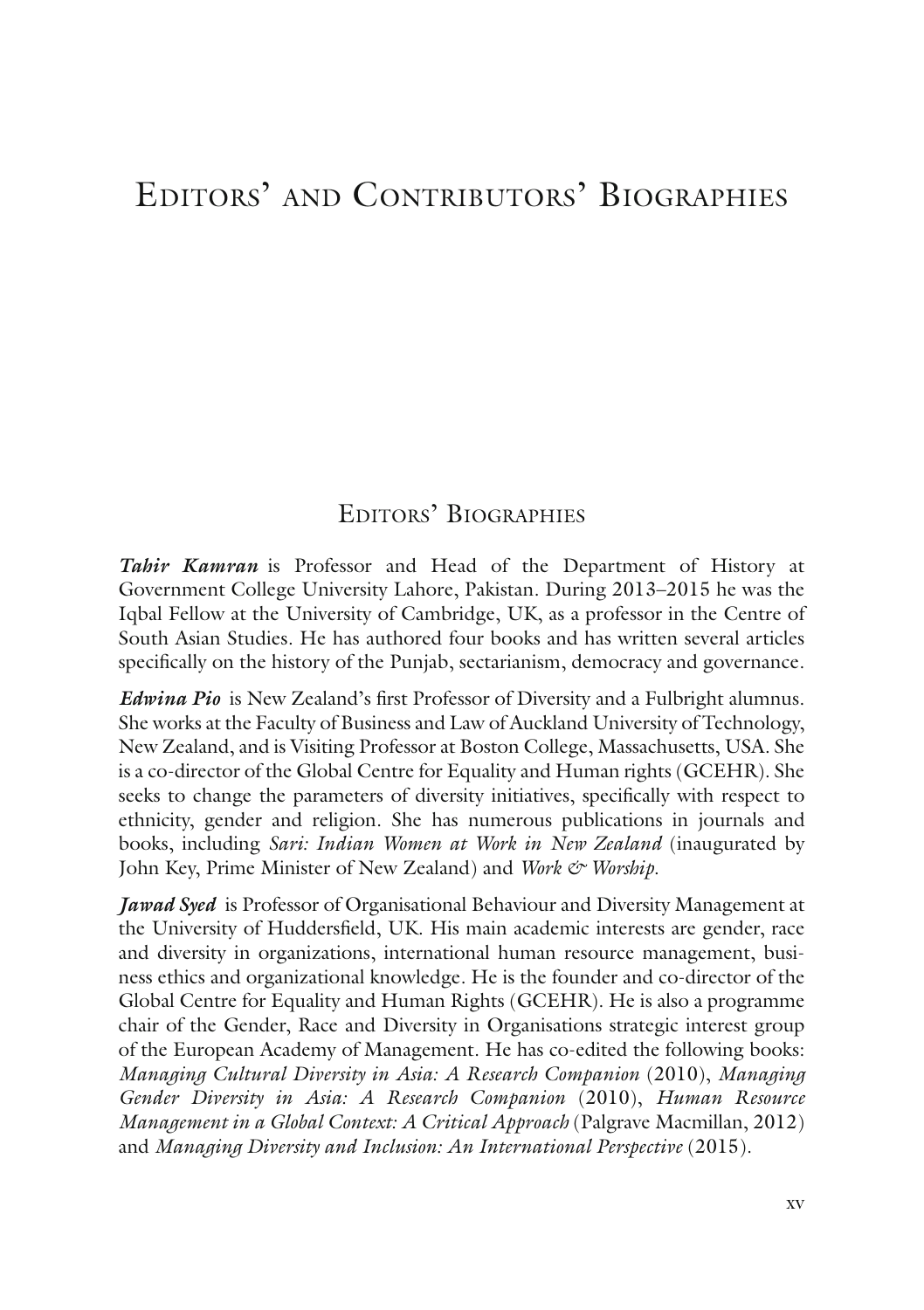*Abbas Zaidi* has worked as a journalist and teacher in Pakistan, Brunei Darussalam and Australia. He is based in Sydney, where he tutors in media studies and academic writing at various universities. He is the author of *Two and a Half Words and other Stories* (Savvy Press, 2012) and *Language Shift: Sociolinguistic Lives of Two Punjabi Generations in Brunei Darussalam* (Classic Books, 2013).

#### CONTRIBUTORS' BIOGRAPHIES

*Naeem Ahmed* is an associate professor in the Department of International Relations, University of Karachi, Pakistan. He was a recipient of a Fulbright predoctoral scholarship at the University of Cincinnati, Ohio, USA, in 2003. He was also the recipient of a Fernand Braudel IFER postdoctoral fellowships in Paris, France, in 2013. He is widely published in national and international research journals. His field of research is religious extremism and terrorism, with particular reference to Pakistan.

*Faiza Ali* is a senior lecturer at Liverpool Business School. She has more than ten years of experience in teaching and research. Her areas of research include diversity management, gender equality, work–life balance, sexual harassment and intersectionality in the workplace. In particular, she is interested in exploring issues and challenges faced by women in Muslim-majority countries such as Pakistan, Turkey and Bangladesh.

*Thomas K. Gugler* has been a research fellow at the Zentrum Moderner Orient in Berlin, Germany, and in the Department for Near Eastern Studies at the University of Vienna, Austria. He is currently working on a project entitled "Culture and Plurality in Contemporary South Asia" at the Cluster of Excellence "Religion & Politics", University of Muenster, Germany. His academic publications include *Mission Medina* (2011) and *Ozeanisches Gefühl der Unsterblichkeit* (2009).

*Arshi Saleem Hashmi* is an associate professor at the National Defence Universitys, Islamabad, Pakistan. She has been a Yale World Fellow and Rotary International Peace Fellow. She has studied at the American University, USA, the Johns Hopkins University, USA, Quaid-e-Azam University Islamabad and Kennedy School of Government's Executive Education programme at Harvard University, USA. She has also worked with the United States Institute of Peace, Pew Forum on Religion and Public Life, the Institute of Regional Studies and the University of Karachi, Pakistan.

*Pervez Amirali Hoodbhoy* is a nuclear physicist, essayist and national security analyst. He taught at Quaid-e-Azam University's physics department for 40 years before becoming Professor of Physics and Mathematics at Forman Christian College University, Lahore, Pakistan, where he teaches.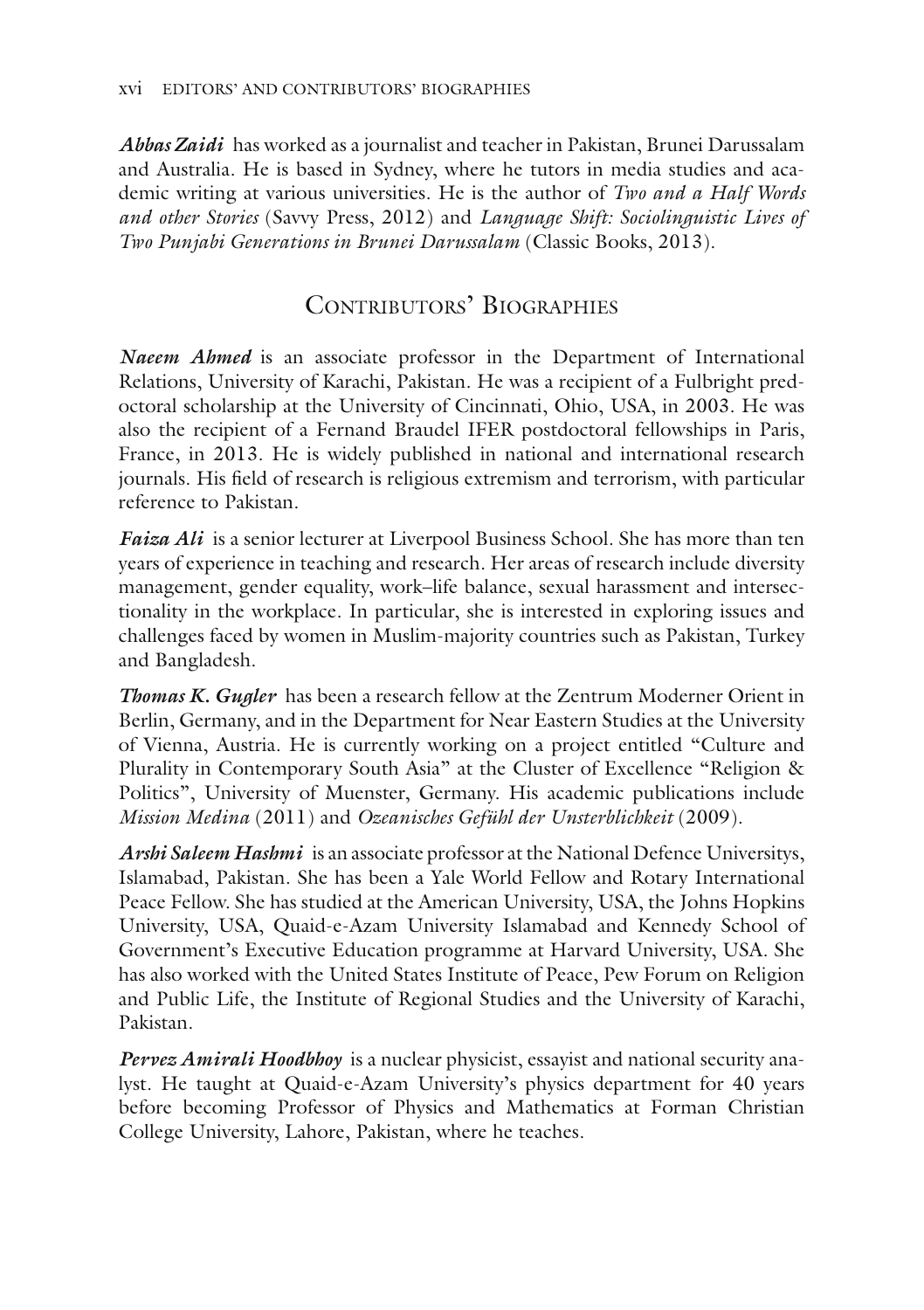*Humayun Kabir* is an assistant professor in the Department of Political Science and Sociology at North South University, Dhaka, Bangladesh. Prior to this he taught at Hiroshima Jogakuin University. He also served as a postdoctoral research fellow for three years at the Graduate School for International Development and Cooperation, Hiroshima University. His research interests revolve around Islam, religious clergy, madrassas and the Muslim minority community in South Asia. Publications include book chapters in several edited volumes, including *Religion and Representation: Islam and Democracy* (2015) and *The Moral Economy of Madrasas: Islam and Education Today* (2011). His research findings on madrassas, ulema (Islamic clerics), Islamism, identity politics and conflict in modern South Asia have been published in various international journals, including *Contemporary South Asia* and *South Asia*.

*Raza Mir* is Professor of Management at William Paterson University, USA. His research mainly concerns multinational corporations, and issues relating to power and resistance in organizations. He also studies organizational philosophy and has co-edited *The Routledge Companion to Philosophy in Organization Studies*. He recently served as Chair of the Critical Management Studies Division of the Academy of Management.

*Mohammad Ali Naquvi* is a community activist and social justice advocate based in central New Jersey, USA. Over the past 15 years he has worked to build intrafaith coalitions in the American Muslim community and joint initiatives with communities of colour. As Advocacy Director for Husayn Center for Social Justice, he attempts to empower the urban community in the capital city of Trenton, New Jersey, to bring about transformative social change.

*Fatima Z. Rahman* is an assistant professor in the Department of Politics and Chair of Islamic World Studies at Lake Forest College, USA. She has published articles in *Australian Journal of Political Science*, *Polity* and *Interdisciplinary Journal of Research on Religion*. Her research interests include Islam and politics, Islam and minorities, and Middle East politics.

*Zulqarnain Sewag* is an Urdu poet and a researcher of public policy and contemporary affairs. He regularly contributes to Pakistani and international English daily newspapers and magazines on diverse contemporary issues. His research paper "Sectarian Rise in Pakistan: Role of Saudi Arabia and Iran" was published in 2015. His Urdu poetry book *Sehra mein chagal* is forthcoming.

*Liyakat Takim* is a professor and the Sharjah Chair in Global Islam at McMaster University in Hamilton, Canada. A native of Zanzibar, Tanzania, he has spoken at more than 80 academic conferences and authored 100 scholarly works on diverse topics such as reformation in the Islamic world, the treatment of women in Islamic law, Islam in the USA, the indigenization of the Muslim community in the USA,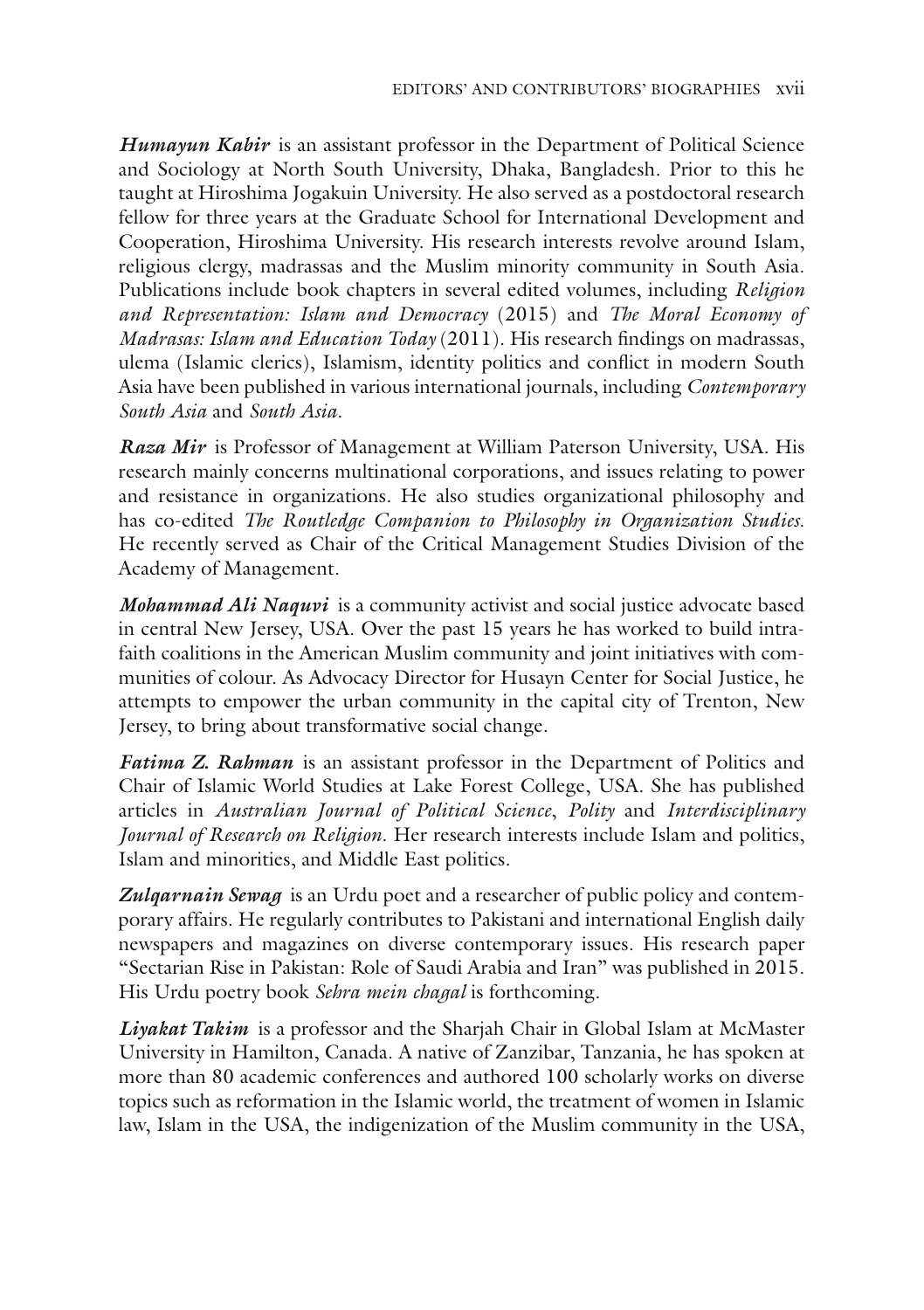dialogue in post-9/11 America, war and peace in the Islamic tradition, Islamic law, Islamic biographical literature, the charisma of the holy man and shrine culture, and Islamic mystical traditions. He teaches a range of courses on Islam and offers a course on comparative religions. His first book is *The Heirs of the Prophet Charisma and Religious Authority in Shi'ite Islam* (SUNY, 2006), his second is *Shi'ism in America* (New York University Press, 2009) and he is currently working on his third, *Ijtihad and Reformation in Islam*. He has taught at several US and Canadian universities and is actively engaged in dialogue with different faith communities.

*Sam Westrop* is the Research Director for Americans for Peace and Tolerance, a senior fellow of the Gatestone Institute, and a regular commentator featuring on British and US television and radio on the topics of extremism and terrorism. He runs the organization Stand for Peace, which monitors political and religious extremist networks in the UK.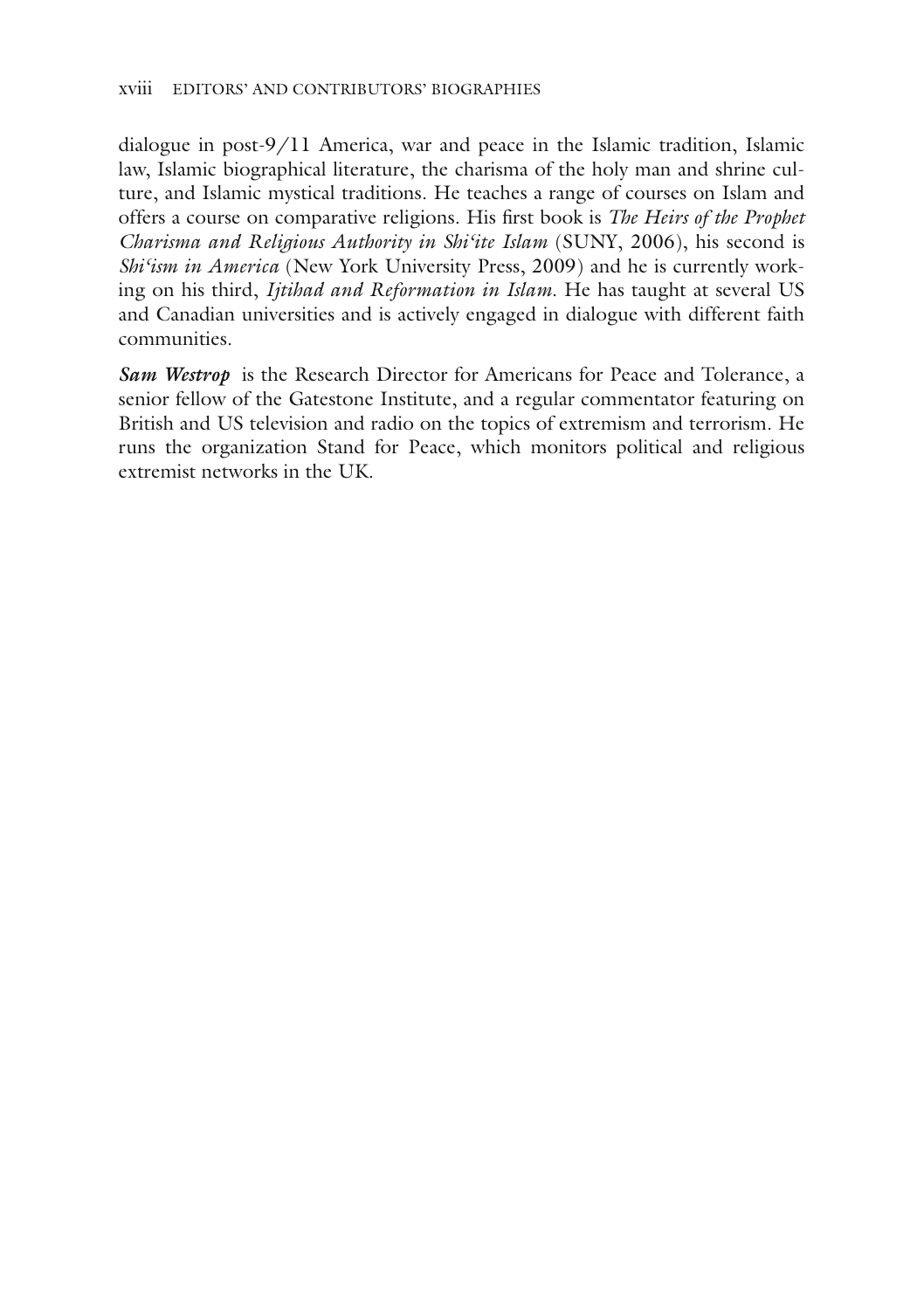# LIST OF FIGURES

| Fig. $4.1$ | Nucleus and its satellites                               | 102 |
|------------|----------------------------------------------------------|-----|
| Fig. $4.2$ | The ASWJ factsheet about the destruction caused by the   |     |
|            | Shias                                                    | 106 |
| Fig. $4.3$ | The ASWI tweet calling upon its supporters to attack the |     |
|            | Shia procession                                          | 119 |
|            | Fig. 9.1 Taseer's family reaction                        | 246 |
|            | Fig. 10.1 Genocide model                                 | 290 |
|            | Fig. 11.1 The teachings of Ibn Tamiya                    | 317 |
|            | Fig. 11.2 An overview of the subsects of Sunni Islam     | 321 |
|            | Fig. 11.3 Transnational Wahhabi and Deobandi terrorism   | 338 |